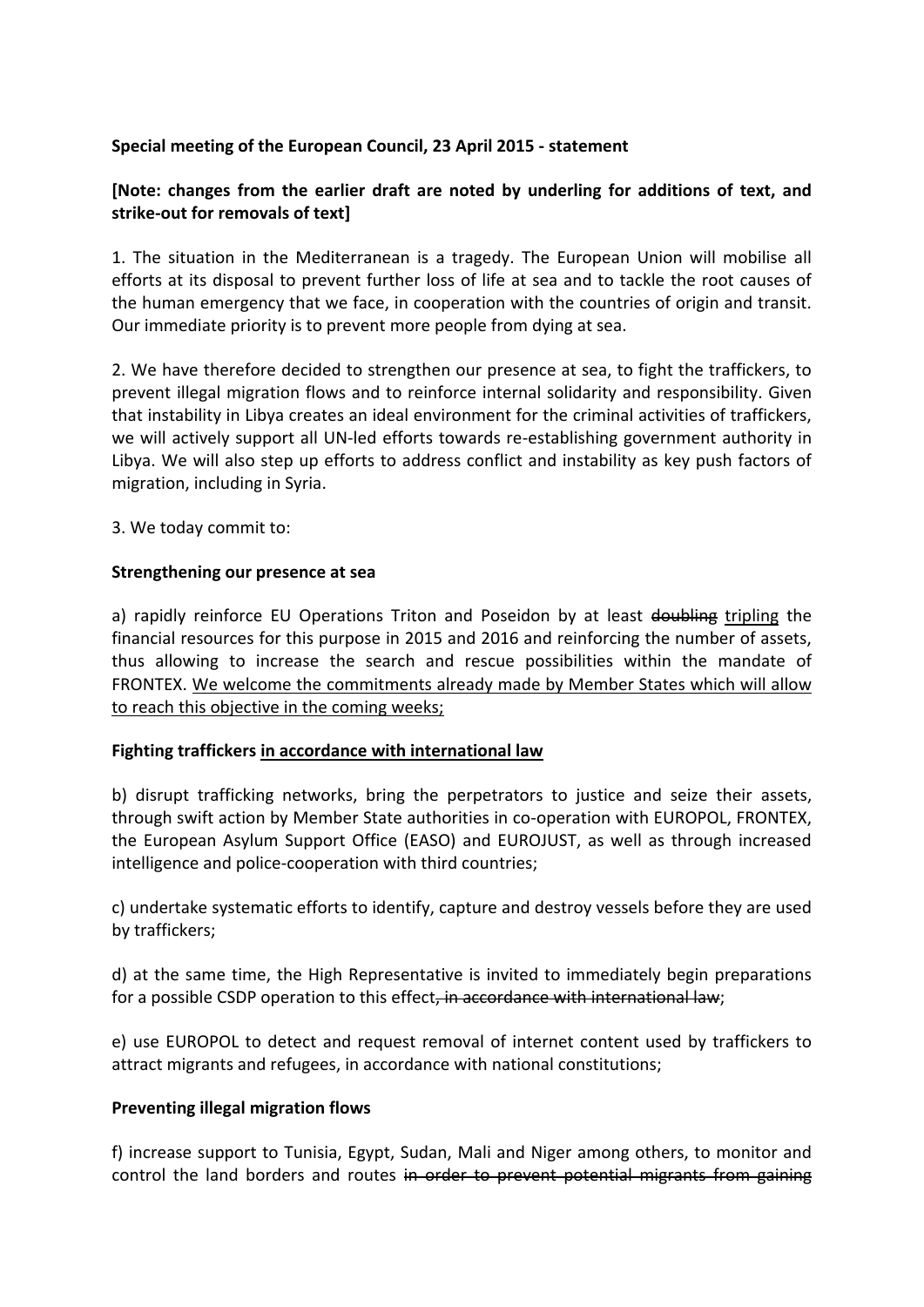access to Mediterranean shores, building on current CSDP operations in the region, as well as on regional cooperation frameworks (Rabat and Khartoum processes); step up dialogue with the African Union at all levels on all these issues;

g) reinforce our political cooperation with African partners at all levels in order to tackle the cause of illegal migration and combat the smuggling and trafficking of human beings. The EU will raise these issues with the African Union and the key countries concerned, with whom it will propose the holding of a summit in Malta in the coming months;

## h) step up cooperation with Turkey in view of the situation in Syria and Iraq;

i) deploy European migration liaison officers in key countries to gather information on migratory flows, co-ordinate with national liaison officers, and co-operate directly with the local authorities;

j) work with regional partners in building capacity for maritime border management and search and rescue operations;

k) launch Regional Development and Protection programmes for North Africa and the Horn of Africa;

l) invite the Commission and the High Representative to mobilise all tools, including through development cooperation and the implementation of EU and national readmission agreements with third countries, to promote readmission of unauthorised economic migrants to countries of origin and transit, working closely with the International Organisation for Migration;

m) while respecting the right to seek asylum, set up a new return programme for the rapid return of illegal migrants from frontline Member States, coordinated by FRONTEX;

## **Reinforcing internal solidarity and responsibility**

n) rapid and full transposition and effective implementation of the Common European Asylum System by all participating Member States, thereby ensuring common European standards under existing legislation;

o) increase emergency aid to frontline Member States and consider options for organising emergency relocation between all Member States on a voluntary basis;

p) deploy EASO teams in frontline Member States for joint processing of asylum applications, including registration and finger-printing;

g) set up a first voluntary pilot project on resettlement across the EU, offering at least 5,000 places to persons qualifying for protection.

4. The EU institutions and the Member States will work immediately on the full implementation of these orientations. The Presidency and the Commission will present next week a roadmap setting out work up to June.